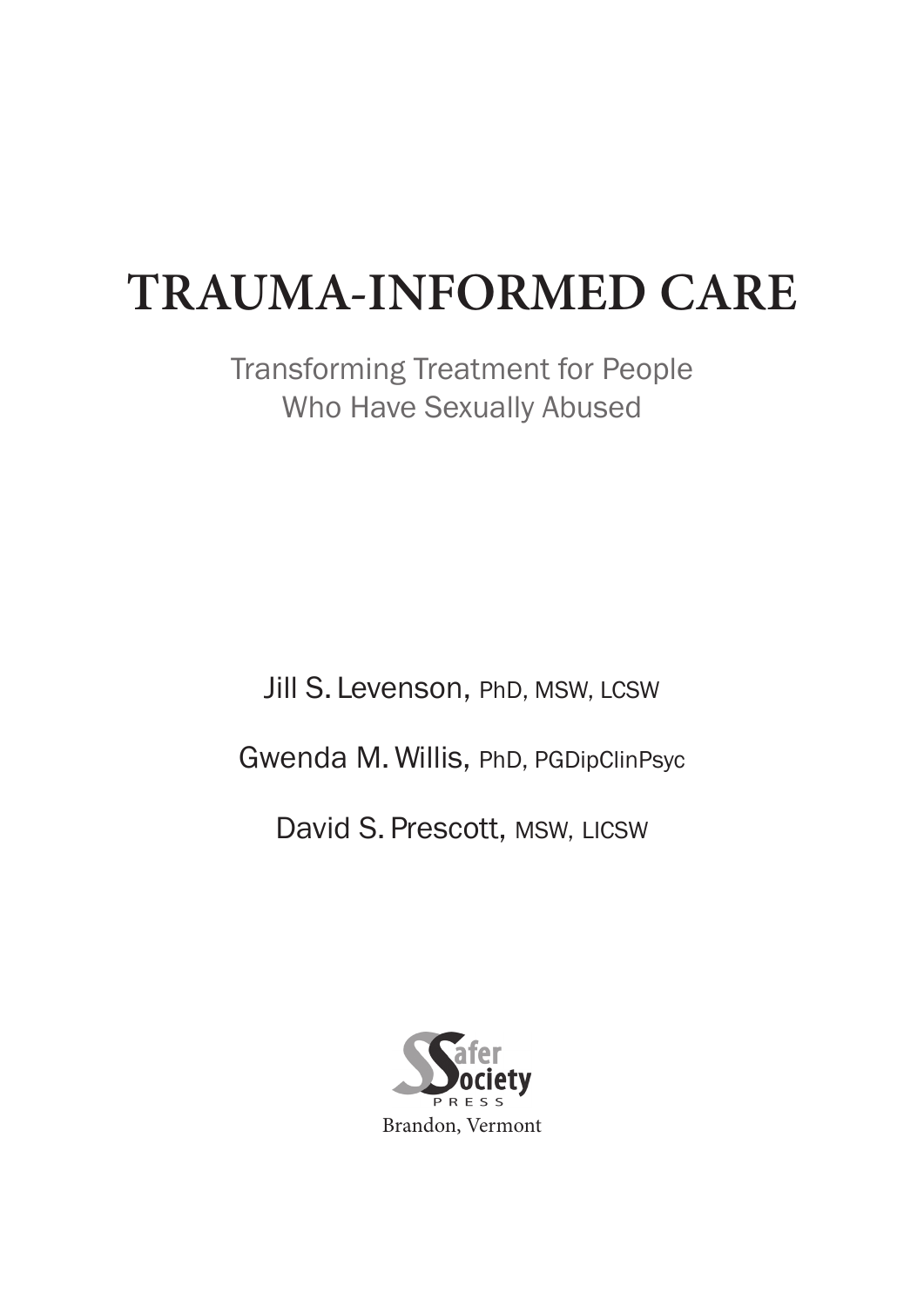© Copyright 2017 by the Safer Society Press, Brandon, Vermont

First Edition

All rights reserved. No part of this book may be reproduced in any form or by any electronic or mechanical means, including information storage and retrieval systems, without permission in writing from the publisher, except by a reviewer who may quote brief passages.

Printed in the United States of America First printing, July 2017 21 20 19 18 17 1 2 3 4 5

Library of Congress Cataloging-in-Publication Data

Names: Levenson, Jill S., author. | Willis, Gwenda M., author. | Prescott, David S., author. Title: Trauma-informed care : transforming treatment for people who have sexually abused / Jill S. Levenson, Gwenda M. Willis, David S. Prescott. Description: 1st Edition. | Brandon, Vermont : Safer Society Press, [2017] | Includes bibliographical references. Identifiers: LCCN 2017027755 | ISBN 9781940234083 Subjects: LCSH: Sex offenders--Rehabilitation. | Traumatism. Classification: LCC RC560.S47 L48 2017 | DDC 616.85/836--dc23 LC record available at https://lccn.loc.gov/2017027755



P.O. Box 340 Brandon, Vermont 05733 (802) 247-3132

www.safersociety.org

Safer Society Press is a program of the Safer Society Foundation, a 501(c)3 nonprofit dedicated to the prevention and treatment of sexual abuse. For more information, visit our website.

*Trauma-Informed Care: Transforming Treatment for People Who Have Sexually Abused* Order# WP178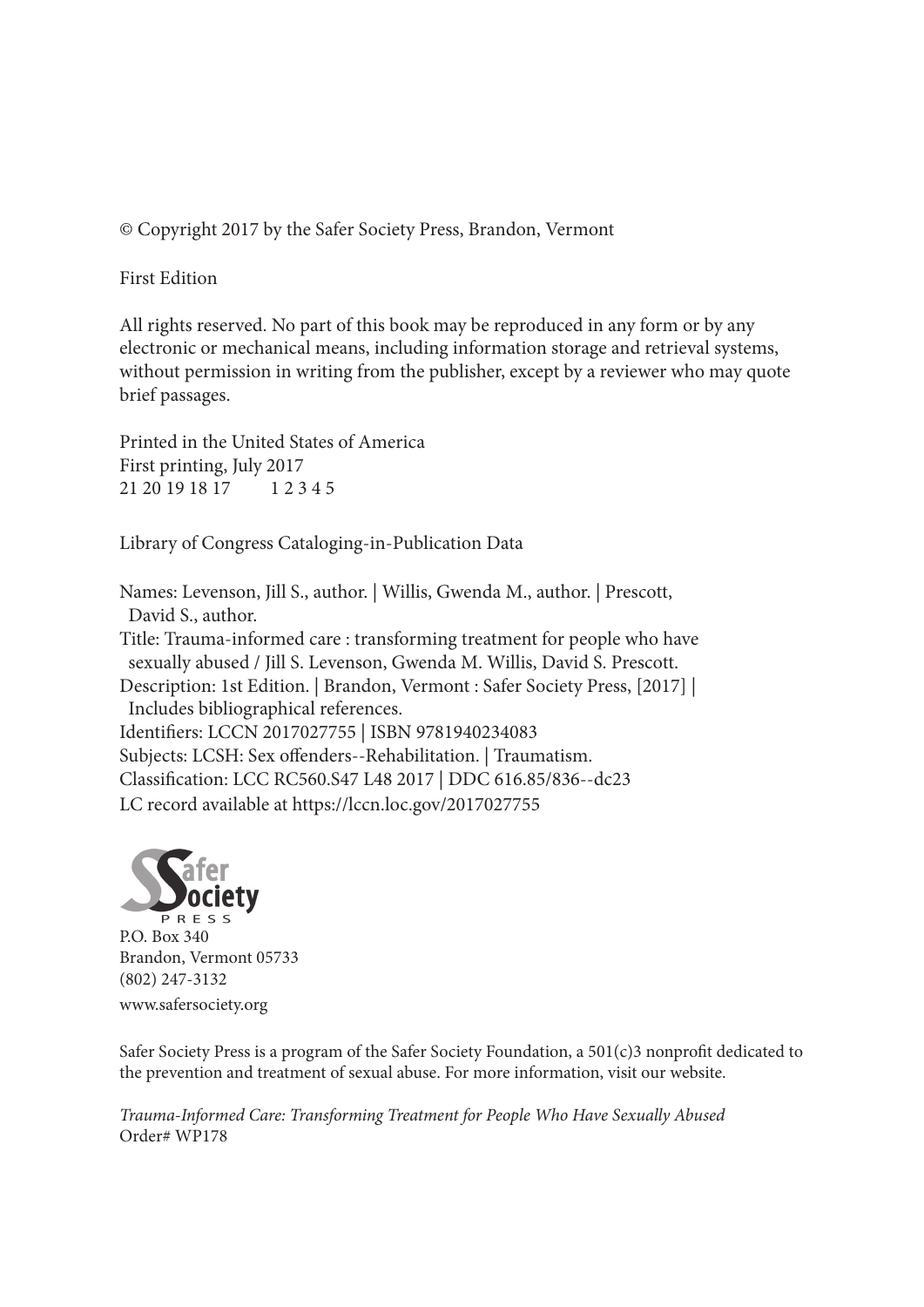# **CONTENTS**

#### PART I—FOUNDATIONS OF TIC: KNOWLEDGE, VALUES, CONTEXT

| Chapter 4: Evidence-Based SOTX and the Role of Trauma-Informed Care  65 |  |
|-------------------------------------------------------------------------|--|

#### PART II—APPLYING TIC PRINCIPLES TO CONVENTIONAL SOTX PROGRAM GOALS

| Chapter 6: Accountability and Responsibility115                         |  |
|-------------------------------------------------------------------------|--|
|                                                                         |  |
|                                                                         |  |
|                                                                         |  |
| Chapter 10: Treatment Generalization and Release/Discharge Planning 191 |  |

#### PART III—INNOVATIONS AND PREVENTION

| Chapter 12: TIC and Prevention of Sexual Abuse: Some Closing Words 235 |  |
|------------------------------------------------------------------------|--|
|                                                                        |  |
|                                                                        |  |
|                                                                        |  |
|                                                                        |  |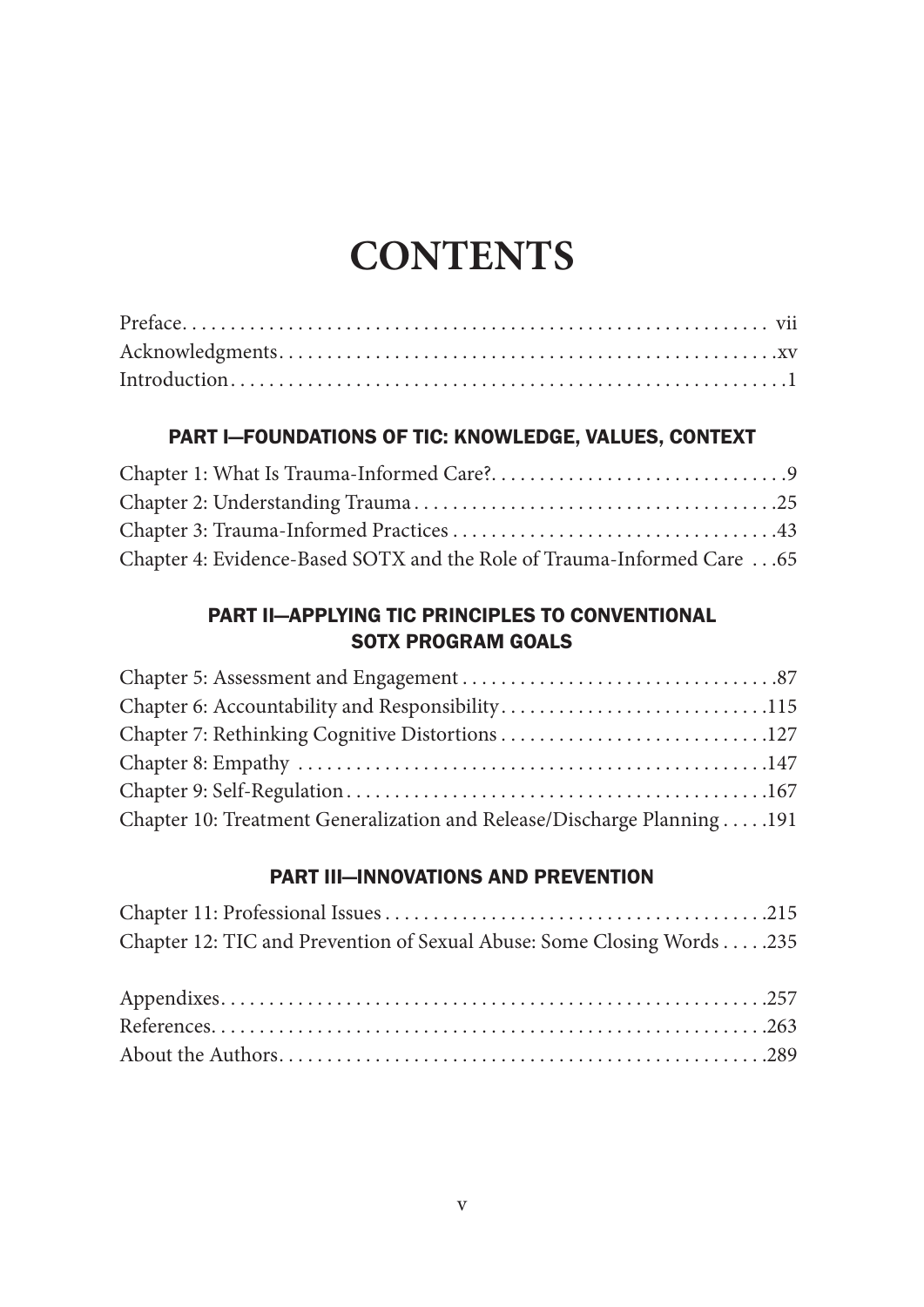## **Introduction**

Since the 1980s, sexual offending treatment (SOTX) programs have been very much about control, compliance, containment, and management, driven by presumptions of repetitive patterns, immutable deviant sexual interests, multiple victims, and lifelong risk. The piece that seems to be missing is the why—the understanding of how sexually victimizing behaviors develop, and how we can help our clients recognize the social and emotional needs they are trying to meet through sexual assault. As we spent time over the years really listening to our clients, it became clear that their troubled pasts had paved the way to troubled adulthoods, and that many were unable to find healthy intimacy and connections to others. Though they spent a lot of energy in treatment minimizing their culpability, we understood that they did not want to be living a life in which they harmed others.

People convicted of sex crimes inspire little sympathy. But the reality is that most of them were victims of various child maltreatments and family dysfunctions as youngsters. Early adversity shaped their distorted thinking, inspired maladaptive coping mechanisms (including violence), interfered with attachment and bonding, provided little modeling of healthy relationship skills (including empathy), and undermined their self-regulation capacities. The research is clear that criminal offenders have much higher rates of adverse childhood experiences (ACEs) than the general population, and that such events change the neurochemistry of the brain, leading to poorer functioning in adulthood. There is never an excuse for assaultive behavior, of course, but it is important for us to understand how interpersonal violence develops, so that we can inform our intervention strategies accordingly.

Knowledge about trauma and about sexual offending have both grown by leaps and bounds over the past 25 years, enhancing our understanding of our clients' behaviors. Clinicians are faced with an age-old dilemma, however: how best to apply research findings to their real-life clients. Keeping up with the emerging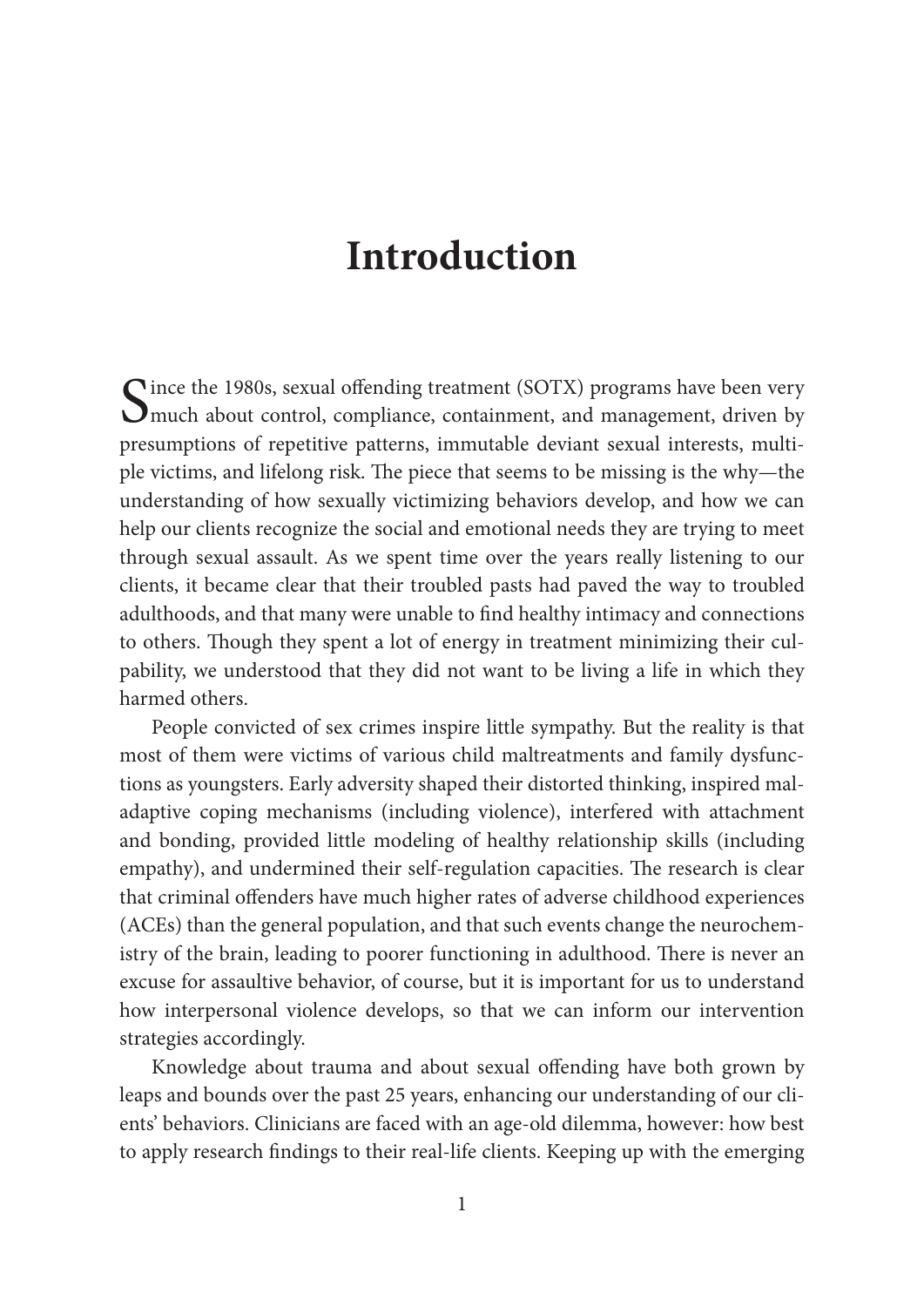evidence can be overwhelming, and it requires a willingness to leave behind unhelpful practices and implement new ones.

The field of treating people who sexually abused arose from different arenas, none of which involved a clear trauma-informed perspective. A recognition of child physical abuse in the 60s and 70s led to child protection laws and mandated reporting policies. Dialogue about sexual abuse emerged out of the women's movement, and many came to understand sexual violence as a misogynistic misuse of power and control (Prescott, Plummer, & Davis, 2010). The scientific study of sexuality also emerged in the twentieth century and helped us to assess men's sexual interest in children (Wilson & Freund-Mathon, 2007). Behavioral interventions for abusers developed after a wave of "sexual psychopath" laws intended to rehabilitate people viewed as sexually dangerous (Swanson, 1960). In the 1980s our field adopted a relapse prevention cognitive–behavioral model from the addictions field, and we attempted to develop manualized programming that lent itself to experimental research. Over the past twenty-five years, we have realized that sexual abuse represents a range of motivations across a spectrum of risk. Some abusers are motivated by sexually deviant interests, while others used sex in the service of power and control. Still others are making shockingly misguided efforts to connect intimately with others while minimizing their own risk of vulnerability. Despite the evolution of our theories and treatments, outcome studies still demonstrate weak effects on reducing recidivism.

Against a societal backdrop of sexual violence prevention emphasizing offense culpability and punishment, it is not surprising that the field of SOTX has been skeptical about the role of trauma in offending. Professionals in the field have cautioned that people in treatment might embellish or fabricate stories of childhood abuse to deflect personal responsibility or to generate sympathy. On the other hand, Hanson and Slater (1988) reported that about 28% of people convicted of sex crimes reported childhood sexual abuse, and other studies have confirmed much higher rates of CSA in SOTX samples than in the general male population (Jespersen, Lalumière, & Seto, 2009; Reavis, Looman, Franco, & Rojas, 2013). With concerns about "abuse excuse," approaches to treatment have been highly risk-focused and confrontational, and often neglected the principles of effective correctional rehabilitation and trauma-informed practices.

The principles of effective correctional rehabilitation include individualized assessment and case planning based on Andrews and Bonta's risk-need-responsivity (RNR) principles (Bonta & Andrews, 2017). Not all clients pose the same level of risk for reoffense, and not all possess the same risk factors. Each client has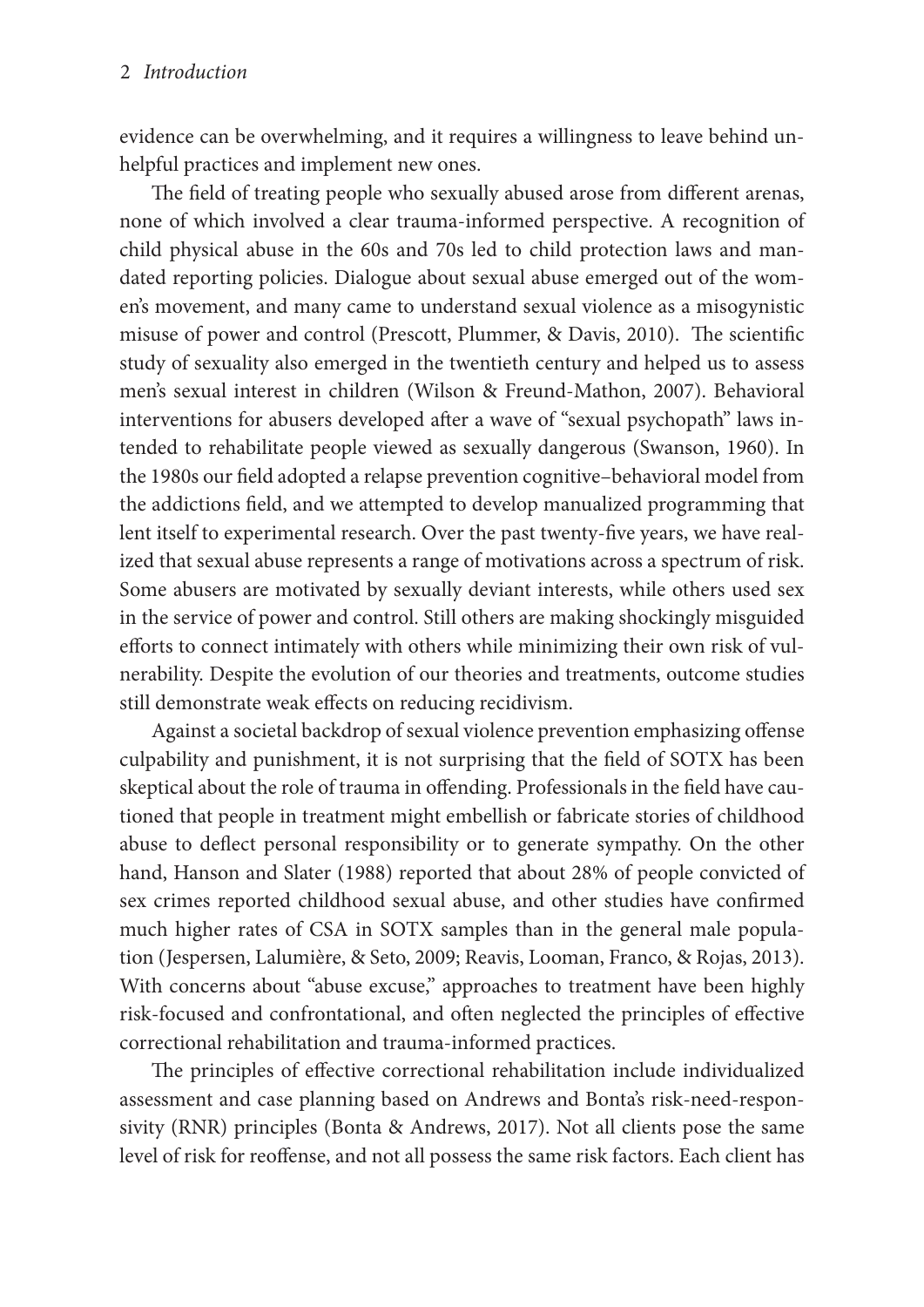strengths that can be harnessed in unique ways to build resilience. Counselors and group members who make clients feel valued and understood help strengthen human connections. It is these connections that help build empathy, which might influence clients to resist harming others. These connections also build new neural pathways in the brain which ultimately reinforce a new repertoire of interpersonal skills for clients who have suffered relational poverty. The attention to personalized risks, strengths, and needs is what maximizes responsivity, allowing us to engage each client in a way that enhances their ability to respond to our interventions.

We believe that a missing link in effective SOTX has been the absence of a trauma-informed perspective. Treatment aimed simply at stopping the sexually abusive behavior without considering the past experiences and future well-being of the client may be insufficient. John Morin and Jill Levenson tried to capture these ideas in our SOTX workbook *The Road to Freedom*, a strengths-based model that incorporated the construct of early developmental pathways to offending (Morin & Levenson, 2002). Trauma-informed care can help us in our challenge to develop the most relevant and successful programs and the best methods for delivering them. Trauma-informed care is a framework that transcends any model of intervention and can be infused in any type of programming across agency settings and diverse populations.

What exactly is TIC? TIC is not the same as trauma-resolution therapy, nor is it a treatment model, nor is it a structured program that is delivered in a standardized way. According to the U.S. Substance Abuse and Mental Health Services Administration (SAMHSA), TIC is an overarching framework that takes a "universal precautions" approach (SAMHSA, 2014a). A trauma-informed program, organization, or practitioner recognizes the widespread prevalence of trauma and its far-reaching effects across the lifespan. Trauma-informed practitioners understand that the signs and symptoms of trauma often masquerade as presenting problems, and that combative or resistant clients are, in actuality, most in need of trauma-informed responses. TIC integrates knowledge about the neurobiological, psychological, and social consequences of trauma into policies, procedures, and practices that guide a safe, compassionate, respectful therapy environment. Most importantly, TIC recognizes that social service interventions (especially those that are mandated) can be disempowering and oppressive, which can replicate traumagenic childhood conditions; TIC proactively seeks to avoid retraumatization in the service delivery setting.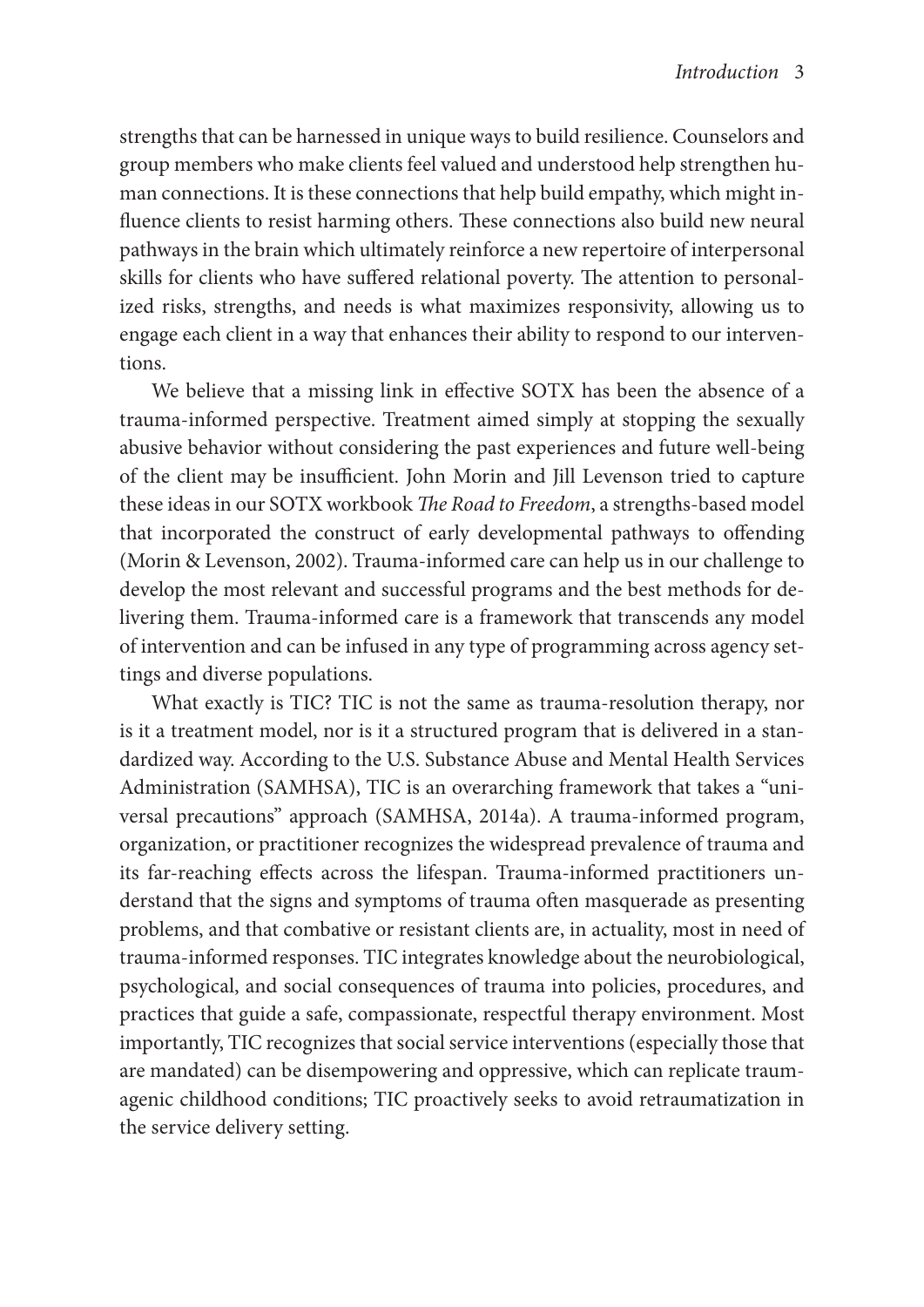#### 4 *Introduction*

By its very nature, TIC is tailored to the needs of each client within the context of his history and therapeutic goals. TIC is not intended to coddle offenders, excuse criminal behavior, or condone victimization. It is a way of conceptualizing and responding to problematic behavior through the lens of trauma.

In this book, readers will become well-versed in the cross-disciplinary research describing the impact of early childhood trauma on cognitive, social, emotional, and behavioral development. We will focus on two general skills: 1) case conceptualization and 2) trauma-informed responding. Readers will be able to define principles of trauma-informed care, identify its essential components, and conceptualize cases through a perspective informed by trauma research. We hope readers will learn innovative ideas for incorporating responses to clients that avoid repeating disempowering dynamics in the helping relationship. Finally, we hope to help SOTX clinicians transform their interventions from primarily contentdriven psychoeducation to a more collaborative and dynamic, process-oriented approach that utilizes the therapeutic encounter as a corrective emotional experience. You will notice that we try not to use the term "sex offender," because, as Gwen Willis often reminds us, why would we want to label people as the very thing we don't want them to be?

We start with two simple questions: Do we want them to continue committing sex crimes or not? Assuming the answer is a straightforward no, the next question becomes: Then what can we do? Research findings have been clear: early adversity is very common in the lives of people who have engaged in crime. A history of trauma can set the stage for poorly executed interpersonal skills, which interferes with the capacity to build relationships with others. The deviant secrets of people who have sexually abused further limit their opportunities for emotionally intimate relationships. Intimacy deficits have been correlated with sexual offense recidivism (Hanson & Harris, 2001; Hanson & Morton-Bourgon, 2005), but a trauma informed therapy setting can model safe and healthy relationships while mitigating the loneliness and alienation often felt by our clients. For some clients, the therapeutic relationship is the most emotionally intimate relationship they have ever had. When they engage in the therapeutic process and experience an honest connection with others who validate their experience, opportunities exist for building relational skills relevant to reducing recidivism risk.

The problems of people who have sexually abused manifest themselves in different ways, but we think that a common thread is protection against vulnerability. Our clients use sexual abuse as one of many survival tactics rehearsed and per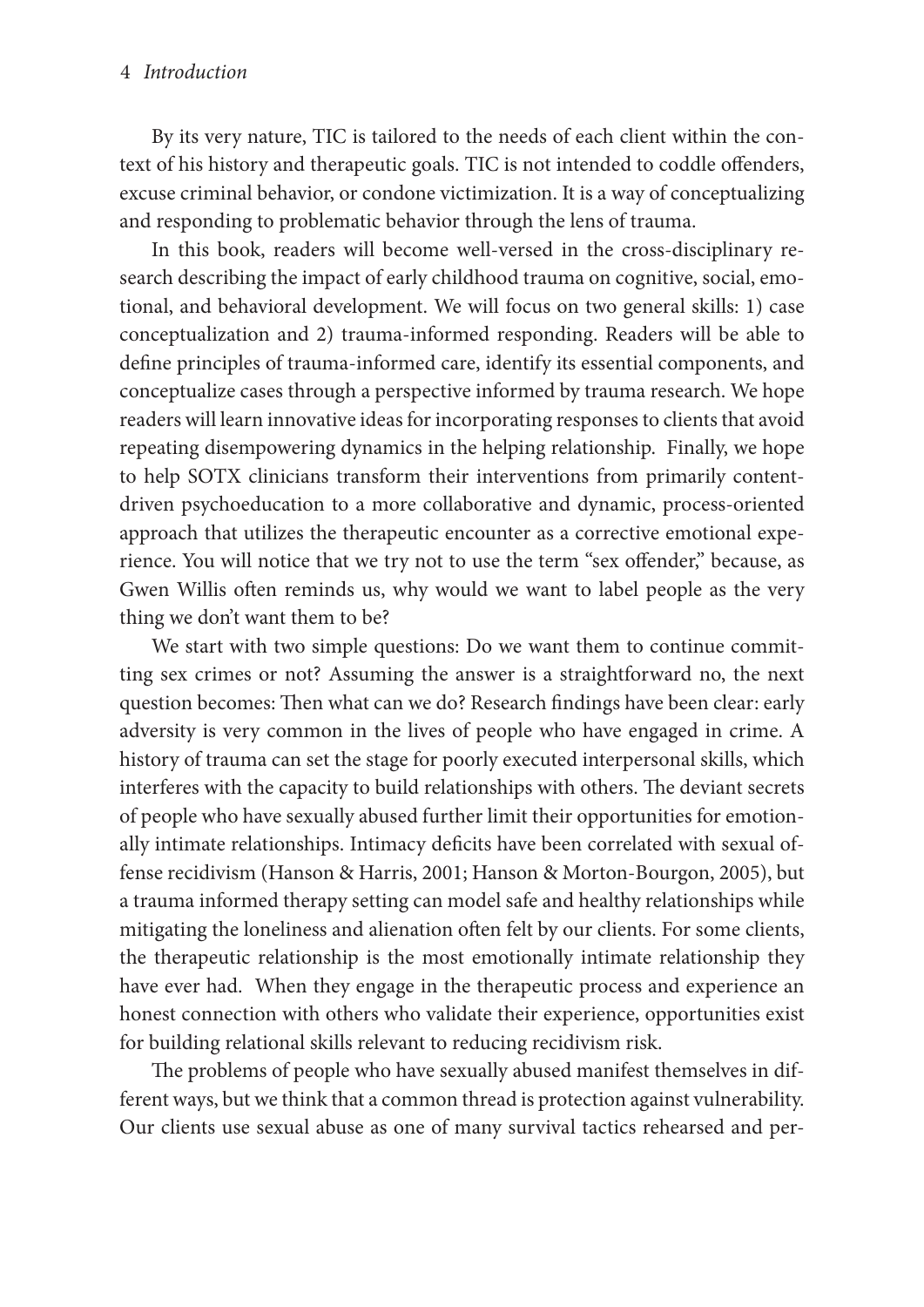fected early in life, often in households fraught with physical or emotional danger. For some, emotional identification with children protects them against rejection by adults, while for others, hostility toward women is revealed through sexual violence. For some, sex becomes a coping mechanism like self-medication. We view sexual assault as a maladaptive attempt to fulfill a need for interpersonal connection, or conversely, to avoid the risk and vulnerability of true emotional intimacy. Treatment, then, can provide a new template facilitating skills for clients to meet their emotional needs in ways that are neither victimizing nor self-destructive.

If there has ever been a time to reconstruct principles of treatment for people who have sexually abused, it is now. We have kept doing the same things, and we have kept getting the same results. Clearly, content-driven treatment that focuses primarily on relapse prevention, delivered in a psychoeducational format, has not demonstrated its effectiveness as robustly as we'd hoped. Jill, Gwen, and David have come to see our RP approaches metaphorically like a Band-Aid on wounds that continue bleeding internally. We thank you in advance for reading this book. We hope we can persuade you to transform your practice to become more trauma informed. For us, this book represents the culmination of how we have come to understand the complexities of the clients we serve. Our own ideas, however, are continuously evolving as we listen to and learn from scholars and (mostly) from our clients. By understanding the role of early adversity on neurobiological, psychological, social, and cognitive development, we hope you will be better equipped to play a vital role in the prevention of sexual victimization.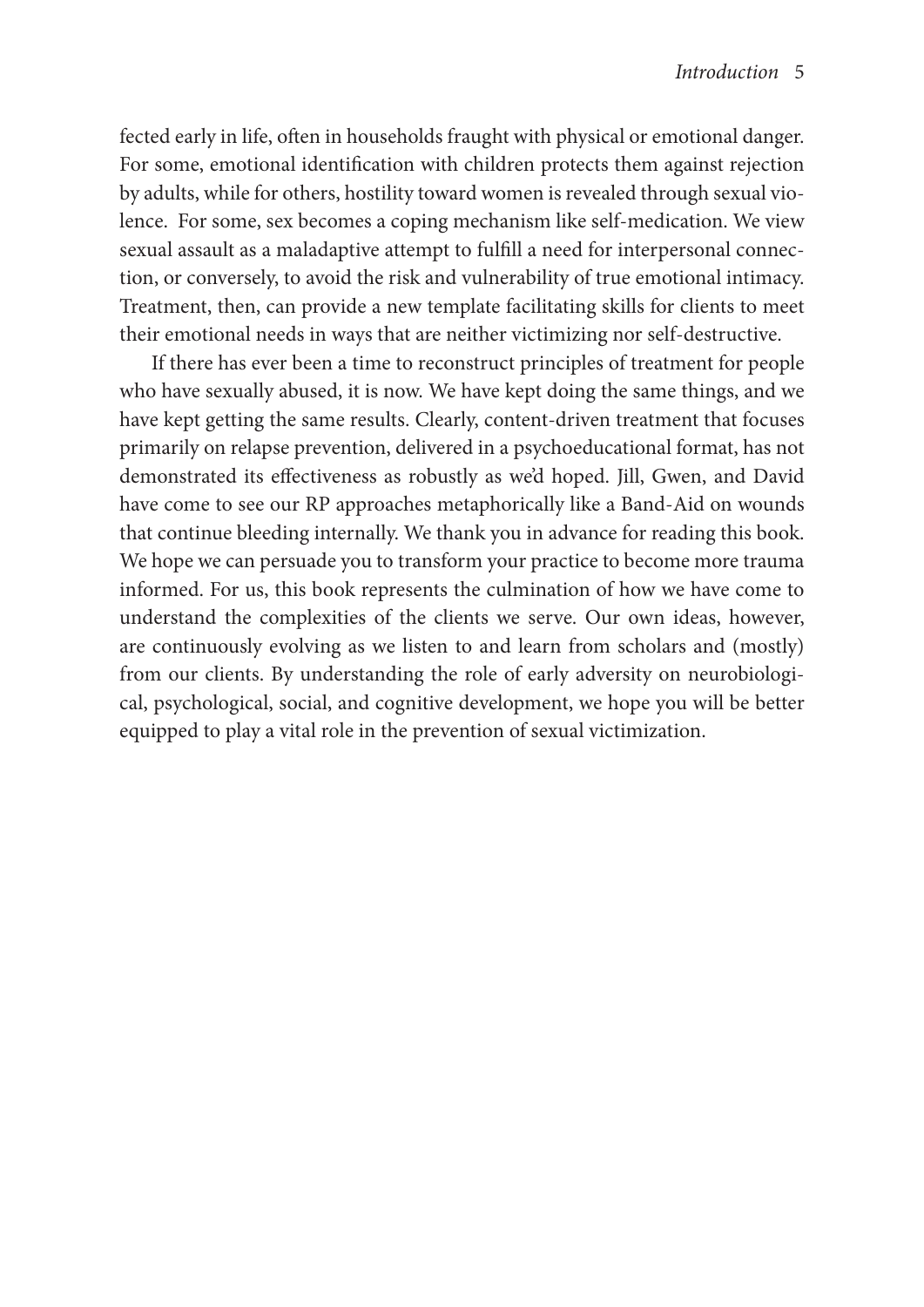### **About the Authors**

**Jill Levenson**, PhD, MSW, LCSW is a professor of social work at Barry University in Miami, Florida. She is also a licensed clinical social worker with 30 years of experience working with victims, survivors, and perpetrators of interpersonal violence, child maltreatment, and sexual abuse. She is a SAMHSA-trained expert in trauma-informed care (TIC), and has published extensively about adverse childhood experiences (ACEs) and TIC. Her groundbreaking research about the link between childhood adversity and adult criminality has paved the way for innovations in sexual offending rehabilitation programs that now utilize a traumainformed framework. She uses a scientist–practitioner model to inform both her research and her work with clients. As a well-known international expert on sexual abuse and TIC, Jill is frequently quoted in the media and has been invited to speak across the United States and around the world. She is a strong advocate for human rights and social justice, highlighting the need for trauma-informed care and primary prevention efforts that recognize the role of early adversity in the development of psychosocial problems and sexually abusive behavior. Jill has served on the board of directors of the Association for the Treatment of Sexual Abusers (ATSA) and sits on ATSA's adult clinical treatment committee.

**Gwenda Willis**, PhD, PGDipClinPsyc, is the founder and director of the Advancing Sexual Abuse Prevention (ASAP) research group at the University of Auckland, New Zealand, and clinical psychologist in private practice. Gwen has worked in clinical and research capacities with adults who have sexually abused in New Zealand, Australia, and North America. Her research and clinical interests focus on understanding and preventing sexual offending and strengths-based approaches to rehabilitation and reintegration. Gwen provides training and consultation to